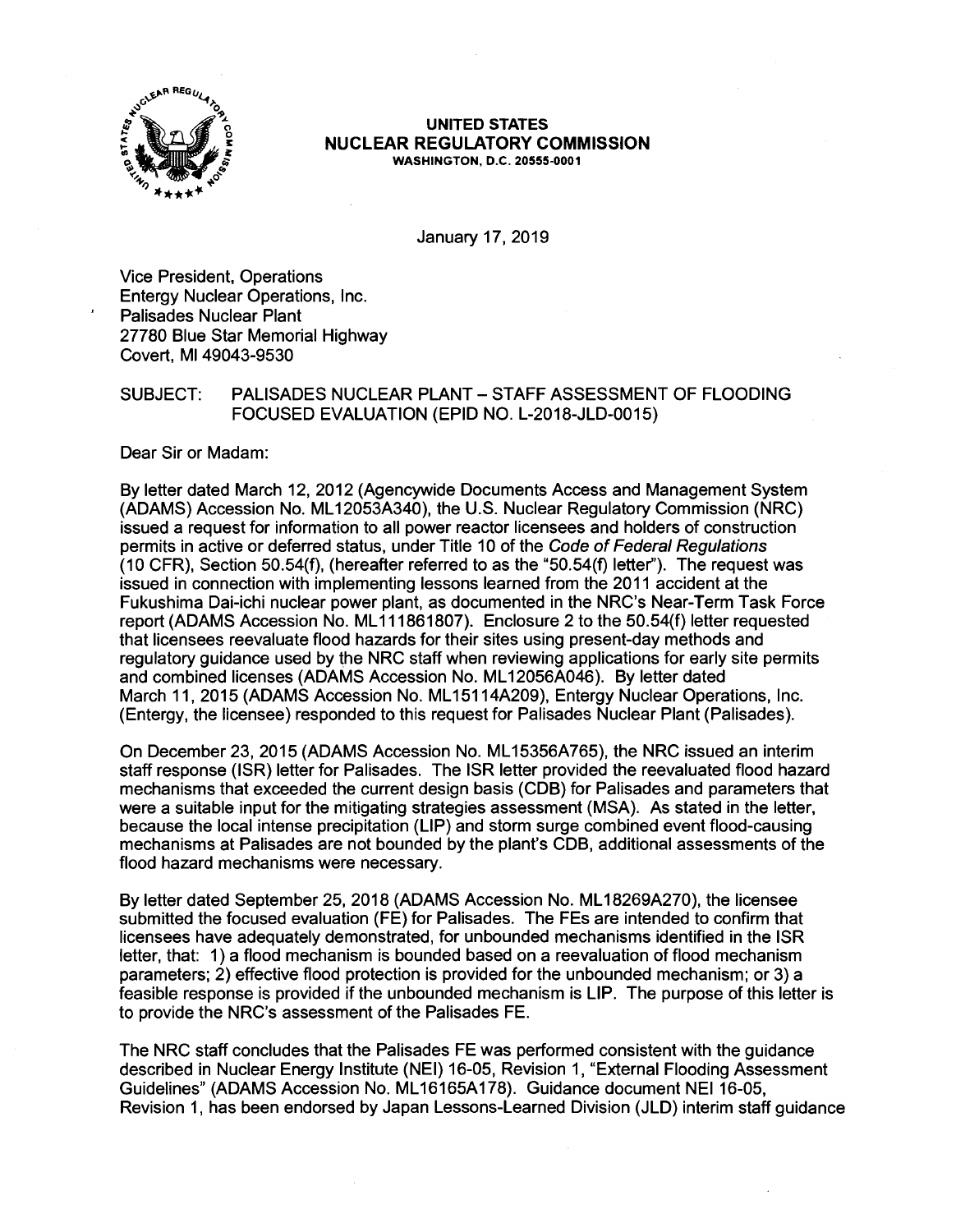(ISG) JLD-ISG-2016-01, "Guidance for Activities Related to Near-Term Task Force Recommendation 2.1, Flood Hazard Reevaluation" (ADAMS Accession No. ML 16162A301 ). The staff has further concluded that the licensee has demonstrated that effective flood protection exists for the LIP and storm surge combined event flood mechanisms during a beyond-design-basis external flooding event at Palisades. This closes out the NRC's efforts associated with EPID No. L-2018-JLD-0015.

If you have any questions, please contact me at 301-415-1132 or by e-mail at Joseph.Sebrosky@nrc.gov.

Sincerely, ન્ન

Joseph M. Sebrosky, Senior Project Manager Beyond-Design-Basis Management Branch Division of Licensing Projects **Office of Nuclear Reactor Regulation** 

Enclosure: Staff Assessment Related to the Flooding Focused Evaluation for Palisades

Docket No. 50-255

cc w/encl: Distribution via Listserv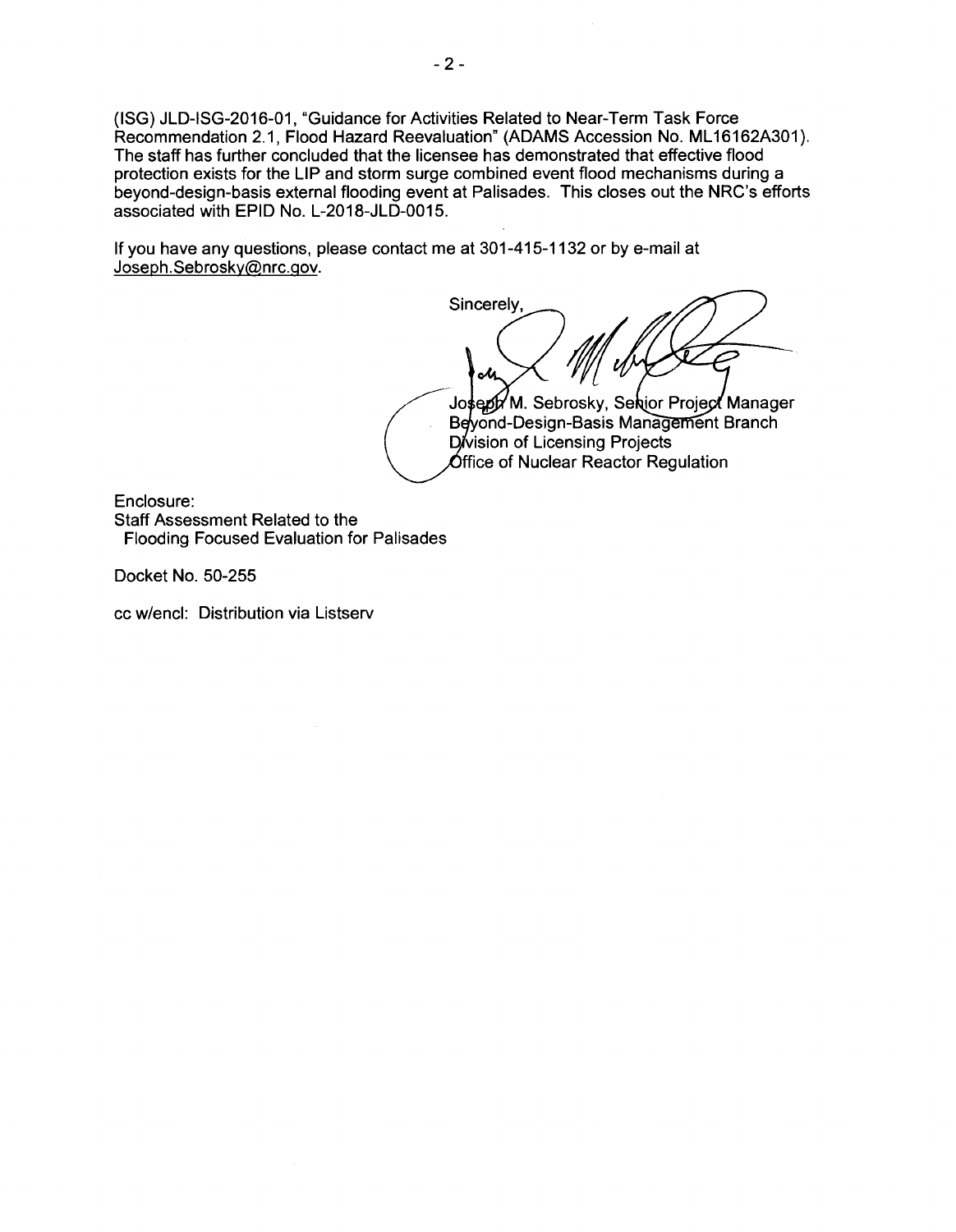## STAFF ASSESSMENT BY THE OFFICE OF NUCLEAR REACTOR REGULATION

## RELATED TO THE FOCUSED EVALUATION FOR

## PALISADES NUCLEAR PLANT

## AS A RESULT OF THE REEVALUATED FLOODING HAZARD NEAR-TERM TASK FORCE

## RECOMMENDATION 2.1 - FLOODING

## (EPID NO. L-2018-JLD-0015)

## 1.0 INTRODUCTION

By letter dated March 12, 2012 (Agencywide Documents Access and Management System (ADAMS) Accession No. ML 12053A340), the U.S. Nuclear Regulatory Commission (NRC) issued a request for information to all power reactor licensees and holders of construction permits in active or deferred status, under Title 10 of the Code of Federal Regulations ( 10 CFR), Section 50.54(f) (hereafter referred to as the "50.54(f) letter''). The request was issued in connection with implementing lessons learned from the 2011 accident at the Fukushima Dai-ichi nuclear power plant, as documented in the NRC's Near-Term Task Force report (ADAMS Accession No. ML 111861807).

Enclosure 2 of the 50.54(f) letter requested that licensees reevaluate flood hazards for their respective sites using present-day methods and regulatory guidance used by the NRC staff when reviewing applications for early site permits and combined licenses (ADAMS Accession No. ML 12056A046). If the reevaluated hazard for any flood-causing mechanism is not bounded by the plant's current design basis (COB) flood hazard, an additional assessment of plant response would be necessary. Specifically, the 50.54(f) letter stated that an integrated assessment should be submitted and described the information that the integrated assessment should contain. On November 30, 2012 (ADAMS Accession No. ML 12311A214), the NRC staff issued Japan Lessons-Learned Project Directorate (JLD) interim staff guidance (ISG) JLD-ISG-2012-05, "Guidance for Performing the Integrated Assessment for External Flooding."

On June 30, 2015 (ADAMS Accession No. ML 15153A104), the NRC staff issued COMSECY-15-0019, describing the closure plan for the reevaluation of flooding hazards for operating nuclear power plants. The Commission approved the closure plan on July 28, 2015 (ADAMS Accession No. ML 15209A682). COMSECY-15-0019 outlines a revised process for addressing cases in which the reevaluated flood hazard is not bounded by the plant's COB. The revised process describes a graded approach in which licensees with hazards exceeding their COB flood will not be required to complete an integrated assessment, but instead will perform a focused evaluation (FE). As part of the FE, licensees will assess the impact of the hazard(s) on their site and then evaluate and implement any necessary programmatic, procedural, or plant modifications to address the hazard exceedance.

Nuclear Energy Institute (NEI) 16-05, Revision 1, "External Flooding Assessment Guidelines" (ADAMS Accession No. ML 16165A178), has been endorsed by the NRC as an appropriate methodology for licensees to perform the FE in response to the 50.54(f) letter. The NRC's endorsement of NEI 16-05, including exceptions, clarifications, and additions, is described in NRC JLD-ISG-2016-01, "Guidance for Activities Related to Near-Term Task Force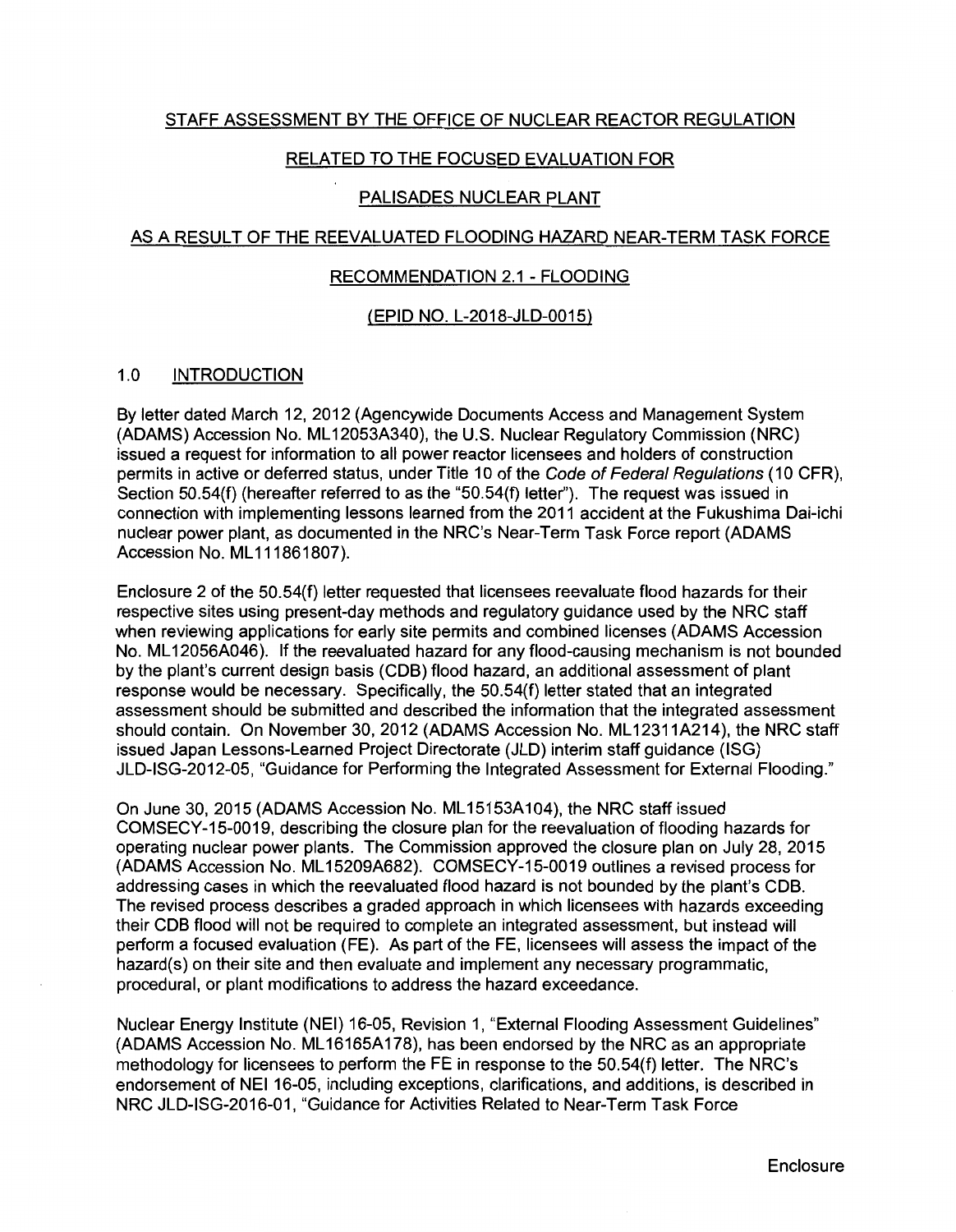Recommendation 2.1, Flood Hazard Reevaluation" (ADAMS Accession No. ML16162A301). Therefore, NEI 16-05, Revision 1, as endorsed, describes acceptable methods for demonstrating that Palisades Nuclear Plant (Palisades) has effective flood protection.

## 2.0 **BACKGROUND**

This background section includes a discussion of the Palisades reevaluated flood information provided by Entergy Nuclear Operations, Inc. (Entergy, the licensee) and the associated staff assessments. The reevaluated flood information includes: 1) the flood hazard reevaluation report (FHRR); 2) the mitigation strategies assessment (MSA); and 3) the FE.

## Flood Hazard Reevaluation Report

By letter dated March 11, 2015 (ADAMS Accession No. ML 15114A209), the licensee responded to the 50.54(f) request for Palisades and submitted the FHRR. After the review of the licensee's response, by letter dated December 23, 2105 (ADAMS Accession No. ML 15356A765), the NRC issued an interim staff response (ISR) letter for Palisades. The ISR letter provided the reevaluated flood hazard mechanisms that exceed the COB for Palisades (LIP and storm surge combined event) and parameters that are a suitable input for the additional flooding assessments, as described in COMSECY-15-0019. The NRC staff issued a final staff assessment of the FHRR by letter dated February 14, 2018 (ADAMS Accession No. ML 18037A625). In a letter dated May 3, 2018 (ADAMS Accession No. ML 18086A218), the NRC staff issued a correction letter to clarify a reference to the current design basis made in the ISR letter and the FHRR staff assessment. The NRC staff's conclusion regarding LIP and storm surge combined event flood-causing mechanisms exceeding the COB remained unchanged from the information in the ISR letter.

## Mitigation Strategies Assessment

By letter dated September 25, 2018 (ADAMS Accession No. ML 18269A247), the licensee submitted the MSA for Palisades for review by the NRC staff. The MSAs are intended to confirm that licensees have adequately addressed the reevaluated flooding hazards within their mitigation strategies for beyond-design-basis external events. Although the staff has not completed its assessment of the licensee's MSA, the MSA provides associated effects parameters and flood event duration parameters for the LIP and storm surge combined event flood causing mechanisms that are relevant to the staff's assessment of the flooding FE. These parameters are used in the Palisades flooding FE evaluation found below.

## Focused Evaluation

By letter dated September 25, 2018 (ADAMS Accession No. ML 18269A270), the licensee submitted the FE for Palisades. The FEs are intended to confirm that licensees have adequately demonstrated, for unbounded mechanisms identified in the ISR letter, that: 1) a flood mechanism is bounded based on further reevaluation of flood mechanism parameters; 2) effective flood protection is provided for the unbounded mechanism; or 3) a feasible response is provided if the unbounded mechanism is local intense precipitation. These 3 options associated with performing an FE are referred to as Path 1, 2, or 3, as described in NEI 16-05, Revision 1. The purpose of this staff assessment is to provide the results of the NRC's evaluation of the Palisades FE.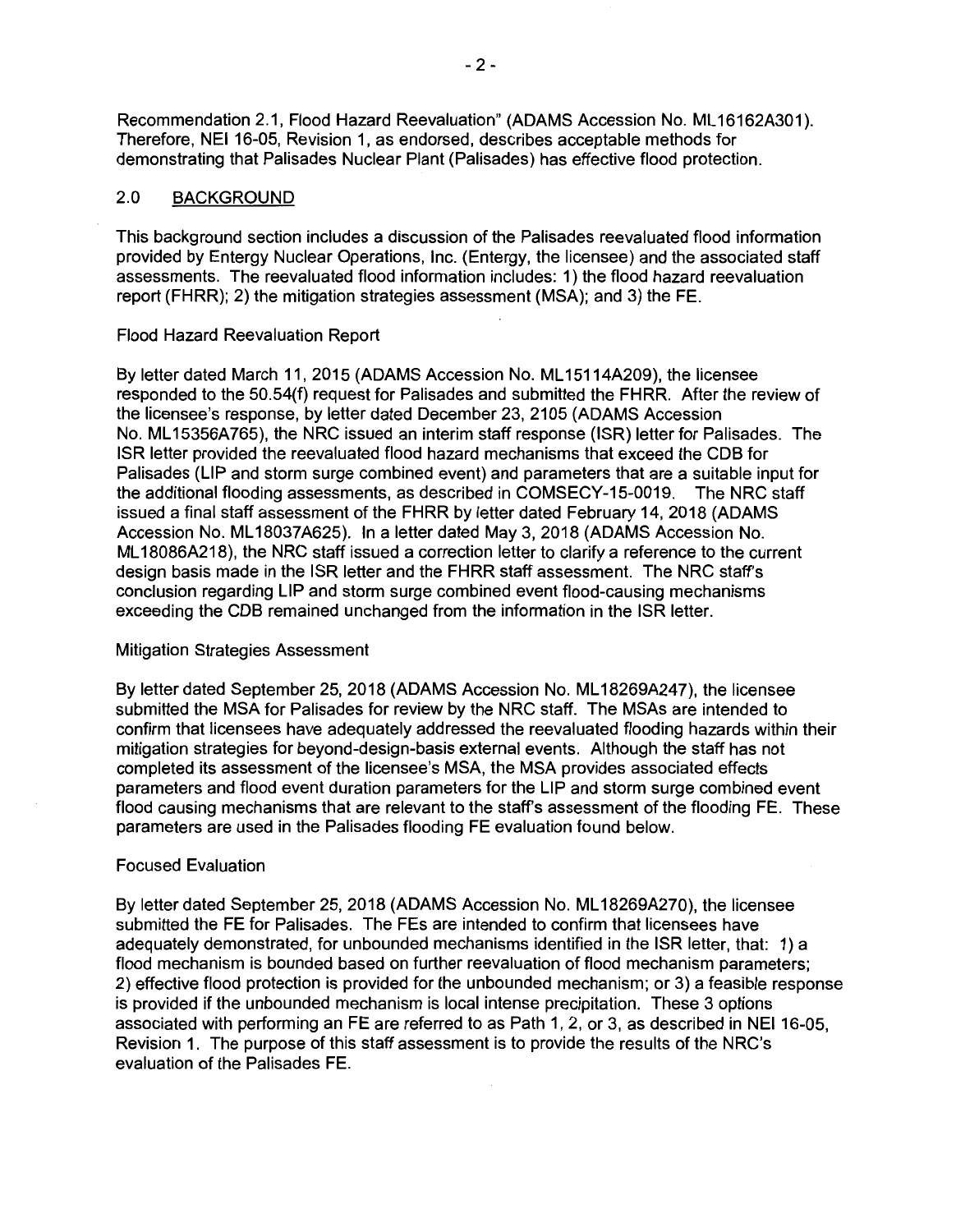## 3.0 TECHNICAL EVALUATION

As described in the ISR letter, the LIP, and storm surge combined event flooding mechanisms were found to exceed the plant's COB flood at Palisades. The licensee stated that its FE followed Path 2 of NEI 16-05, Revision 1, as endorsed by the NRC staff and utilized Appendix B for guidance on evaluating the site strategy. The licensee noted that the previously submitted MSA dated December 19, 2016 (ADAMS Accession No. ML 16354A054), discussed the use of a revised storm surge combined event flood based on the empirical simulation technique (EST} instead of the originally submitted deterministic calculation. The revised EST-based approach is no longer being used as stated in the licensee's revised MSA dated September 25, 2018, nor is it used in the licensee's FE submittal dated September 25, 2018. The staff reviewed the FHRR and FE and found that both use the same flood elevations for both the LIP and storm surge combined event flood mechanisms that were reviewed and approved by the NRC staff in the FHRR staff assessment dated February 14, 2018, as supplemented by letter dated May 3, 2018.

The FE credits passive protection features to demonstrate that key structures, systems, and components (SSCs) are protected from the LIP and storm surge combined event flooding mechanisms. The Palisades site slopes down to the Lake Michigan shoreline. General grading around the Auxiliary Building and Turbine Building is at 590 feet (ft.) mean seal level (MSL). The LIP reevaluated hazard water levels range from 594.4 ft. MSL at critical locations in the lower portions of the site to 626.1 ft. MSL at critical locations in the upper portions of the site. The storm surge combined event reevaluated flood levels range from 594.3 ft. MSL to 602.2 ft. MSL at critical locations. In general, critical locations are those that contain SSCs that provide key safety functions (KSFs) of core cooling, spent fuel cooling, and containment integrity. Table 3.0-1 provides the reevaluated flood hazard data and Figure 3.0-1 provides a general layout of the site to place the data in Table 3.0-1 in context.

### 3.1 Evaluation of Flood Event Duration Parameters

The NRC staff reviewed information provided by the licensee in the original MSA dated December 19, 2016, and the revised MSA dated September 25, 2018, regarding the flood event duration (FED) parameters needed to evaluate the flood hazards not bounded by the COB. The FED parameters for flood-causing mechanisms not bounded by the COB are discussed below and are summarized in Table 3.1-1.

#### 3.1.1 Local Intense Precipitation

The licensee stated that the period of inundation ranges from 0.2 to 0.5 hours at critical locations and that the period of recession is approximately 24 hours. In addition, the licensee stated that the period of inundation is approximately 2 hours in the area near the FLEX Staging Area and is approximately 6 hours near the deployment routes.

#### 3.1.2 Combined Event Flood Mechanism

As discussed in Section 3.0 above, the licensee stated in the FE that, in lieu of the EST, both the FE and the revised MSA dated September 25, 2018, rely on the original deterministic methodology discussed in the licensee's FHRR.

For the storm surge combined event flood mechanism, the licensee stated that the current FLEX strategies cannot be implemented as designed. Therefore, the licensee developed an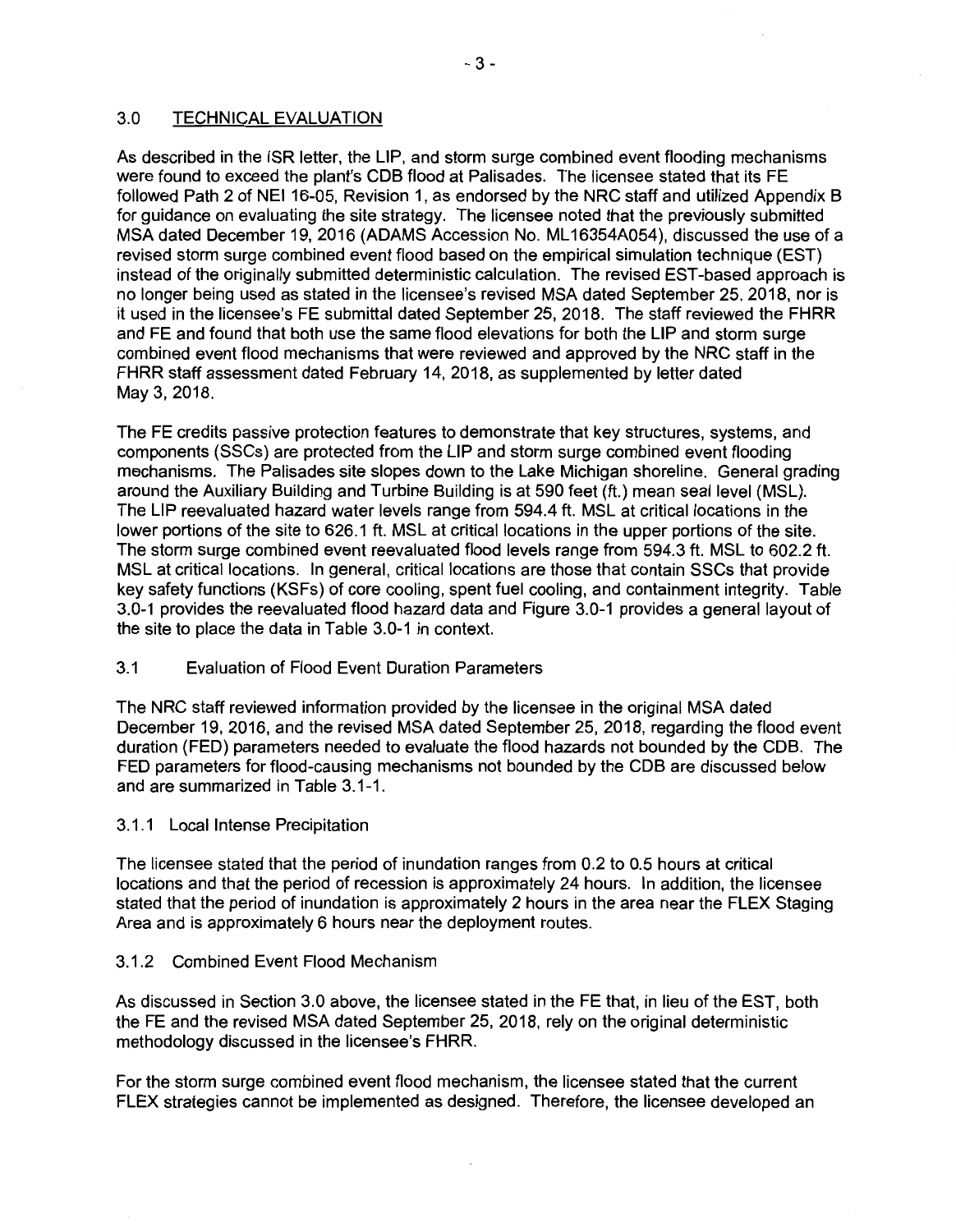Alternate Mitigating Strategy that relies on the currently-installed, safety-related SSCs to perform their safety functions.

The licensee stated that no credit is taken for warning time or site preparation because, under the Alternate Mitigating Strategies, the currently-installed, safety-related SSCs can perform their safety functions. The licensee also stated that the flood maintains its peak elevation for approximately 10 hours. The NRC staff previously determined that the period of recession is approximately 25 hours as documented in an audit report dated August 3, 2016 (ADAMS Accession No. ML 16174A248).

In summary, the NRC staff reviewed the licensee's assessment of the FED parameters and determined that the licensee's FED parameters for the LIP and storm surge combined event flood-causing mechanisms are acceptable. This is because the approach used to estimate these parameters is consistent with the guidelines provided in Appendix G of NEI 12-06, "Diverse and Flexible Coping Strategies (FLEX) Implementation Guide," Revision 2, dated December 2015 (ADAMS Accession No.ML 16005A625), as endorsed by the NRC in Japan Lessons-Learned Division (JLD) interim staff guidance (ISG) JLD-ISG-2012-01, Revision 1, "Compliance with Order EA-12-049, Order Modifying Licenses with Regard to Requirements for Mitigation Strategies for Beyond-Design-Basis External Events" (ADAMS Accession No. ML **15357A163).** 

#### 3.2 Evaluation of Associated Effects

The NRC staff reviewed the information provided in Entergy's FHRR regarding the associated effects (AE) parameters needed to perform the additional assessments of plant response for flood hazards not bounded by the COB. The AE parameters related to water surface elevation (i.e., stillwater elevation with wind waves and run-up effects) were previously reviewed by the NRC staff and were transmitted to the licensee in the ISR letter. The AE parameters not directly associated with water surface elevation are discussed below and are summarized in Table 3.2-1.

### 3.2.1 Local Intense Precipitation (LIP)

For the LIP flood-causing mechanism, the licensee concluded in its September 25, 2018, MSA that the AE parameters related to water-borne loads, including hydrostatic, hydrodynamic, debris, and sediment loads, would induce no or minimal impacts due to the low LIP water depths and velocities. The licensee also concluded that other AEs, including sediment deposition and erosion, and concurrent site conditions are not applicable, and effects on groundwater intrusion have no impact at the plant site.

In summary, the NRC staff determined that the licensee-provided AE parameters for the LIP flood-causing mechanism are acceptable as the approach to estimate these parameters is consistent with the guidelines provided by Appendix G of NEI 12-06, Revision 2, as endorsed by the **NRC.** 

#### 3.2.2 Storm Surge Combined Event Flood Mechanism

For the storm surge combined event flood mechanism, the licensee concluded in its September 25, 2018, MSA that the AE parameters related to water-borne loads, including hydrostatic, hydrodynamic, debris, sediment loads, and concurrent site conditions are not applicable, and that groundwater ingress has no impact on the site.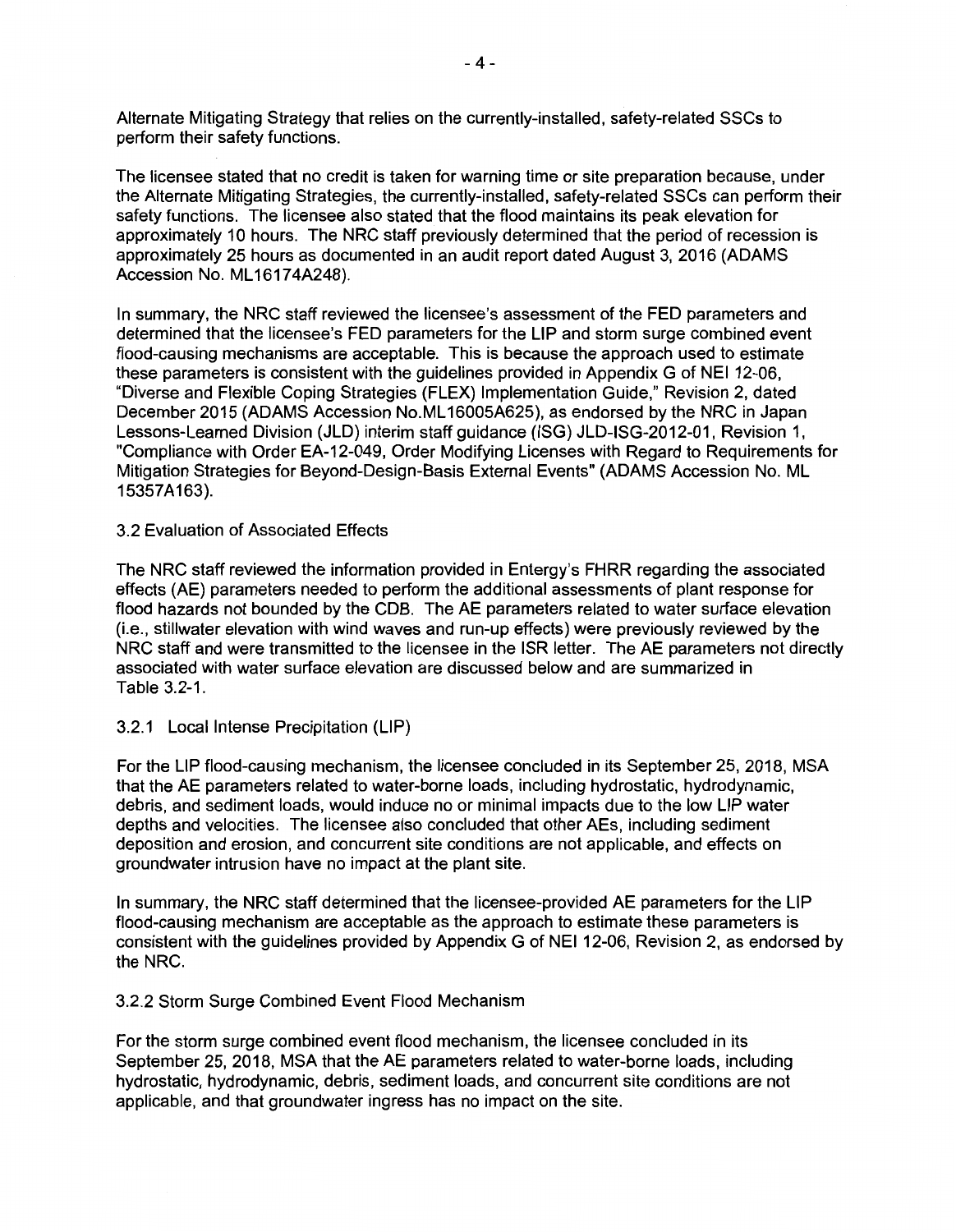The NRC staff reviewed the AE parameters for the storm surge combined event flood mechanism and determined that the licensee's assessment of the AE parameters is acceptable for use in the FE given that the approach to estimate these parameters is consistent with the guidelines provided by Appendix G of NEI 12-06, Revision 2, as endorsed by the NRC.

## 3.3 Evaluation of Flood Impact Assessment for Local Intense Precipitation

## 3.3.1 Description of Impact of Unbounded Hazard

The Palisades FE identified the potential impacts to key SSCs as a result of water ingress due to LIP. The maximum LIP flood elevation is 594.4 ft. MSL for the lower level. The limiting components are the service water pump lower motor bearing oil reservoirs, which are at an elevation of 594.4 ft. MSL. On the upper level, there are two locations of flooding ingress that could potentially impact key SSCs. These are through Manhole (MH) 4 which eventually leads to the 1C Switchgear Room and through Door #107 which eventually leads to the 1D Switchgear Room. The licensee calculated that the water ingress through MH-4 was determined not to impact key safety functions. Regarding water ingress through Door #107, the licensee stated that this door will be modified to install a flood protection feature such as a kickplate to prevent inleakage. In the interim, the licensee has modified its abnormal weather procedure such that sandbags will be installed to protect the door in the event of a heavy rainfall.

## 3.3.2 Evaluation of Available Physical Margin and Reliability of Flood Protection Features

The licensee relies on passive features such as existing doors and barriers and as an interim measure use of sandbags at one door to justify that there is still margin available using a deterministic approach. The staff performed an audit of Palisades FE supporting documents in accordance with the NRC staff's audit plan for flooding FEs dated July 18, 2017 (ADAMS Accession No. ML 17192A452), to verify statements found in the licensee's FE.

Using an electronic portal, the staff audited calculation EA-EC55593-01, "Beyond Design Basis (BDB) Evaluation: Local Intense Precipitation Flow Through Manhole 4 to Manhole 1," Revision 000, dated February 19, 2015. MH-4 is shown as location 28 on Figure 3.0-1. This MH contains unsealed conduits that lead to MHs 1, 2, and 3, which make up the sump in the 1C Switchgear room. Calculation EA-EC55593-01 includes an assessment of five additional MHs (MH-5A/B/C/D/E) that have unsealed conduits leading to MH-4, which would further contribute to the flood levels. The calculation used conservative assumptions, including using maximum hourly rainfall amounts and reducing the MH 1, 2, and 3 volume by 5 percent to account for ladders and other obstructions within the MHs. The licensee concludes in its FE, based on the results provided in Calculation EA-EC55593-01, that there would be 444 ft.<sup>3</sup> of inleakage from MH-4 to MH 1, 2, and 3, which have a combined available volume of 684 ft.<sup>3</sup>. Therefore, leakage from this path would not result in flooding in the 1C Switchgear room.

Calculation EA-EC55593-01 also evaluated the potential for inleakage from a LIP event such that water would travel from MHs 5A/B/C/D/E to MH-4 and subsequently to the 1C Switchgear room. The licensee determined that there was sufficient storage capacity at the bottom of MHs 5A/B/C/D/E such that inleakage from the LIP event into these MHs would not lead to water flowing from these MHs to MH-4. The calculation considered that the conduit leading from MHs 5A/B/C/D/E to MH-4 is 19 inches above the bottom of the MHs, and that based on the parameters associated with the LIP event, the volume at the base of these MHs would be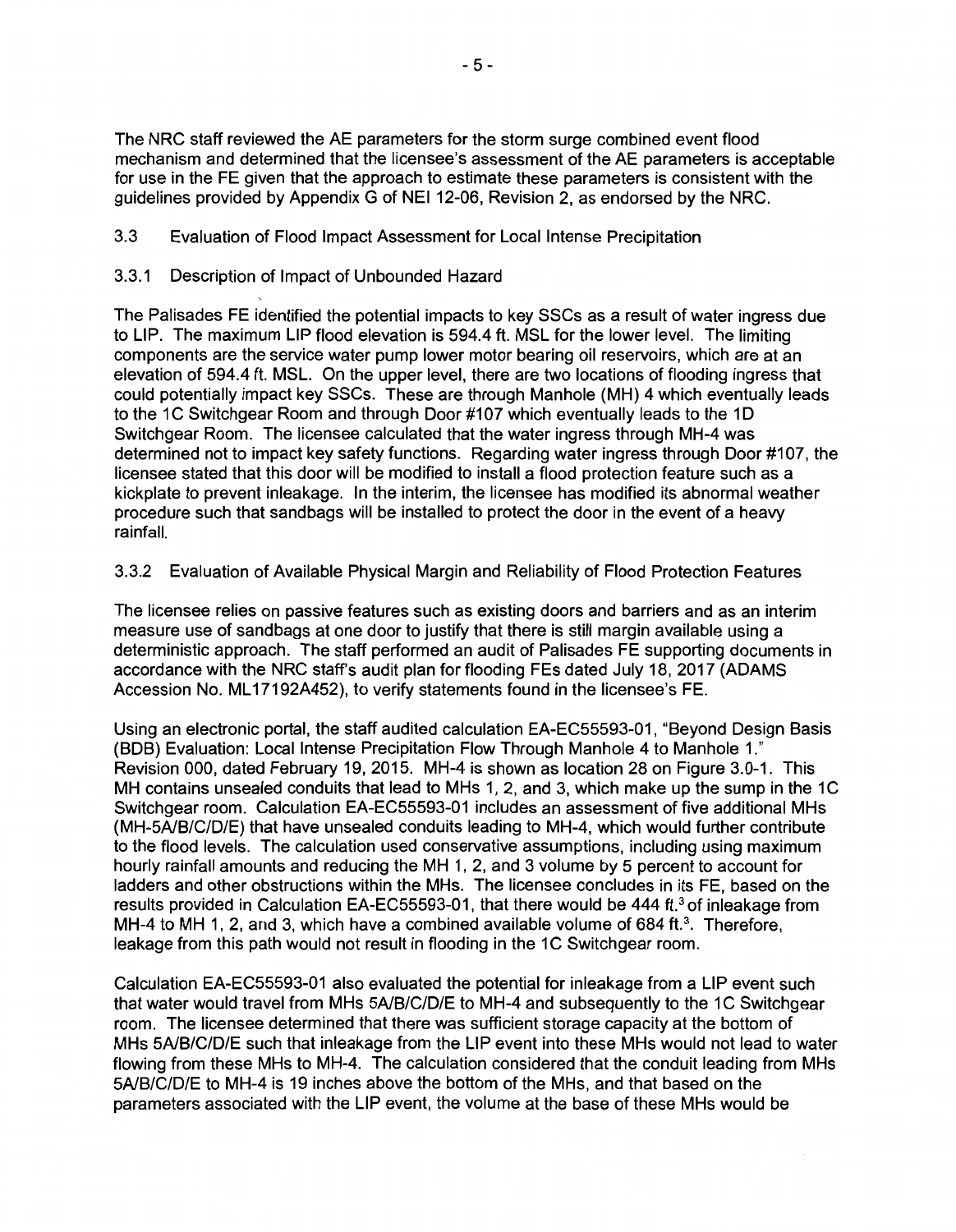sufficient to contain the water such that it would not flow from these MHs to MH-4. The staff notes that actions to dewater MHs 1, 2 and 3 are not credited during the LIP event. Based on sufficient volume being present in MHs 5A/B/C/D/E to contain inleakage such that it would not travel to MH-4 during a LIP event, and the capacity of MHs 1, 2, and 3 to contain the inleakage from MH-4 during a LIP event, the staff concludes that the 1C Switchgear Room has reliable "effective" flood protection in accordance with the guidance found in Appendix B of NEI 16-05, Revision 1, as endorsed by the NRC.

Regarding in leakage from Door  $\#107^1$ , there is the potential that water entering through this door from the LIP event could lead to the 1D Switchgear and thus impact key safety functions. Door #107 is shown as location 36 in Figure 3.0-1. The licensee stated that, to prevent water ingress through Door #107 during a LIP event it intends to install a flood protection feature such as a kickplate as part of a future action. In the interim, the licensee stated that sandbags are stored outside of Door #107 and will be deployed to protect the door in the event of heavy rainfall in accordance with site procedure Abnormal Operating Procedure (AOP)-38, "Acts of Nature," Revision 14. The staff audited AOP-38, Revision 14, and confirmed that it includes steps to place sandbags around Door #107 in the event that predicted or actual rainfall is greater than 4 inches in 1 hour or greater than 6 inches in 2 hours. The staff considers the placement of the sandbags around Door #107 an appropriate interim measure and notes that the licensee includes the installation of a flood barrier to prevent flooding through this door during a LIP-type event as a regulatory commitment as documented in attachment 2 of the licensee's FE. With regards to Regulatory Commitments, the NRC staff notes that NEI 99-04 "Guidelines For Managing NRC Commitments" (ADAMS Accession No. ML003680088), as endorsed by the NRC in SECY-00-0045 "Acceptance of NEI 99-04, "Guidelines For Managing NRC Commitments"" (ADAMS Accession No. ML003679799), provides an acceptable method to manage commitments. Based on the interim and future actions, the staff concludes that the 1D Switchgear has reliable "effective" flood protection from a LIP event in accordance with the guidance found in Appendix B of NEI 16-05, Revision 1, as endorsed by the NRC.

The staff notes that AOP-38, Revision 14, contains guidance that in the event of sustained heavy rains the licensee verifies: 1) that flood doors are fully dogged (i.e., closed and latched), 2) key doors are verified closed, and 3) sandbags are placed along the Turbine Building South roll-up door. The staff concludes that such actions are consistent with the assumptions found in the licensee's FE related to flood protection for key safety functions. As discussed above, the limiting SSC for the LIP event at the lower elevation is the service water pump lower motor bearing oil reservoirs, which are at an elevation of 594.4 ft. MSL. The staff concludes that flooding on the lower elevation from the LIP event is bounded by the site protection level of 594.4 ft. MSL. Therefore, for areas of the plant other than the 1C and 1D Switchgear that contain key SSCs, the staff concludes that these areas of the plant have reliable "effective" flood protection from a LIP event in accordance with the guidance found in Appendix B of NEI 16-05, Revision 1, as endorsed by the NRC.

Guidance is provided in NEI 16-05, Revision 1, Appendix B, as endorsed by the NRC, that negligible or zero available physical margin (APM) can be justified if the use of conservative inputs, assumptions, and/or methods in the flood hazard reevaluation can be established. The evaluation of the LIP event effects found above does not include a discussion of the available physical margin. For the purposes of the staff's evaluation the staff considered that a negligible

<sup>1</sup> The licensee noted in the FE that Door #107 is incorrectly listed as Door #106 in FHRR Rev. 0.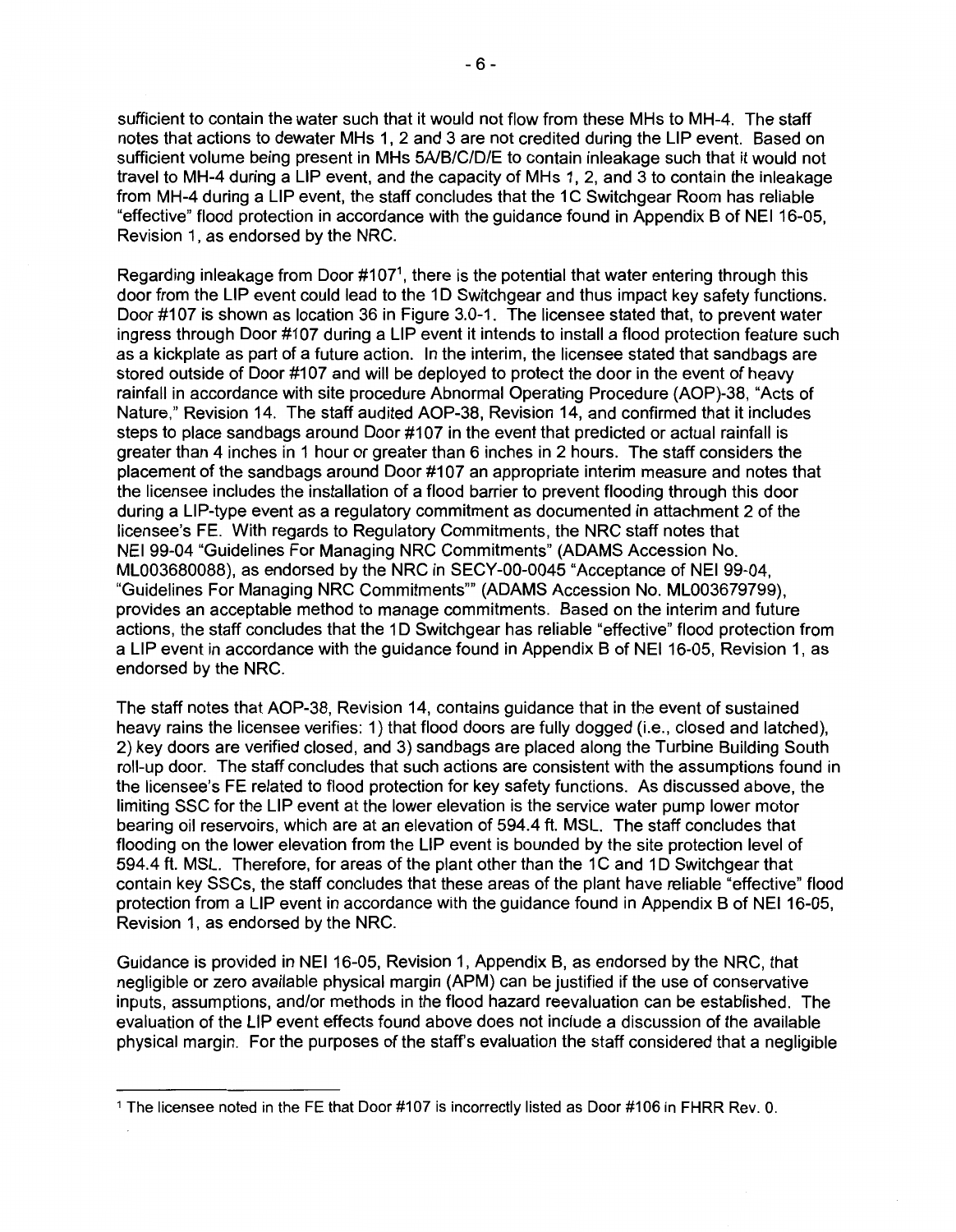APM was available. The staff notes that the LIP evaluation includes the following conservative assumptions:

- The site drainage network was assumed to be non-functional and culverts were assumed to be blocked and storm sewers were not considered.
- The vehicle barrier system was not assumed to re-direct overland flow away from the site.

Based on the above assumptions the staff concludes that the Palisades APM for the LIP event is acceptable.

Because increased focus has been placed on flood protection since the accident at Fukushima, licensees and NRC inspectors have identified deficiencies with equipment, procedures, and analyses relied on to either prevent or mitigate the effects of external flooding at a number of licensed facilities. Recent examples include those found in Information Notice 2015-01, "Degraded Ability to Mitigate Flooding Events" (ADAMS Accession No. ML 14279A268). In addition, the NRC is cooperatively performing research with the Electric Power Research Institute to develop flood protection systems guidance that focuses on flood protection feature descriptions, design criteria, inspections, and available testing methods in accordance with a memorandum of understanding dated September 28, 2016 (ADAMS Accession No. ML 16223A495). The NRC staff expects that licensees will continue to maintain flood protection features in accordance with their current licensing basis. The staff also expects that licensees will use the site corrective action program to disposition flood-related maintenance, operations, and design issues, consistent with the provisions of NEI 16-05 and NEI 12-07, "Guidelines for Performing Verification Walkdowns of Plant Flood Protection Features," as endorsed by the NRC, where appropriate. Continued research involving flood protection systems will be performed and shared by the NRC staff with licensees in accordance with the guidance provided in Management Directive 8. 7 "Reactor Operating Experience Program" (ADAMS Accession No. ML 122750292).

## 3.3.3 Overall Site Response

The licensee relies on placement of sandbags as an interim action to minimize water ingress around Door #107. In the long-term, the licensee is tracking the installation of a permanent flood protection feature at this door as a regulatory commitment. The licensee also verifies that doors are closed in accordance with AOP-38. The staff concludes the interim action to place sandbags around Door #107 and the verification that key doors are dogged or closed are consistent with the guidance found in Appendix C of NEI 16-05, Revision 1, as endorsed by the NRC, and therefore acceptable.

## 3.4 Evaluation of Flood Impact Assessment for Storm Surge Combined Event

## 3.4.1 Description of Impact of Unbounded Hazard

Table 3.0-1 provides the flood levels for the storm surge combined event. As stated above, key SSCs are located in flood protected areas, or are situated at a minimum elevation of 594.4 ft. MSL. For the storm surge combined event, the licensee evaluated the impact on the lower bearing lube oil reservoirs for the service water pumps that are located at 594.4 ft. MSL. The maximum flood stillwater elevation outside the screen house/intake structure is 593.9 ft. MSL as shown in Table 3.0-1. As stated in FHRR Section 3.9.2.1.4, the reevaluated flood level elevation inside the screen house/intake structure in 593.1 ft. MSL due to direct connection to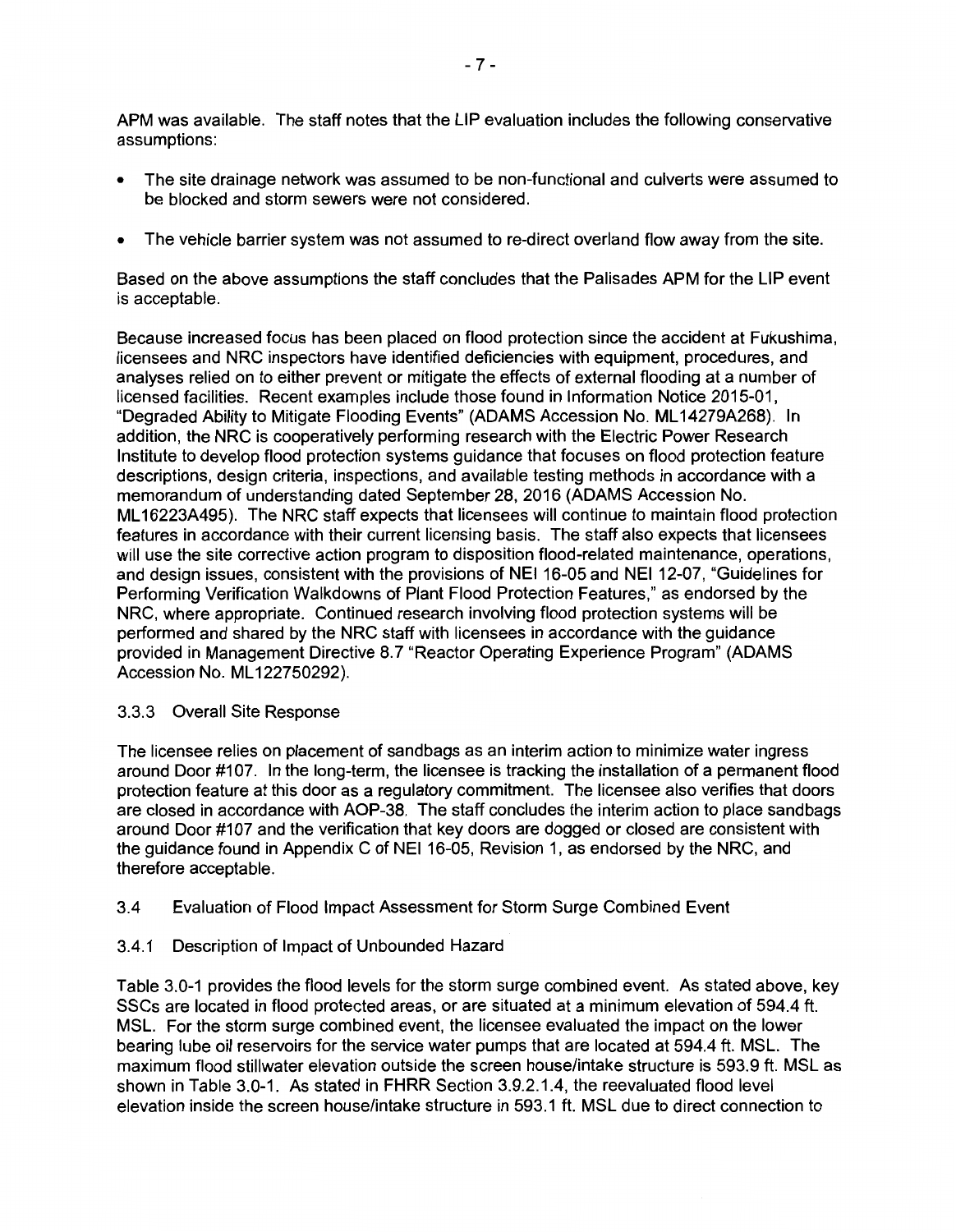the lake. That is, the water that enters the screen house/intake structure is drawn from Lake Michigan through an intake crib in the lake that then passes through a buried intake line (approximately 3000 ft. in length).

For areas of the site that are subject to wind-wave runup, the licensee credits site grade, circulation water pipes, and building exterior features for protection of key SSCs. The circulation water pipes are credited for acting as a wave break in front of the screen house/intake structure.

## 3.4.2 Evaluation of Available Physical Margin and Reliability of Flood Protection Features

The staff considers site grade and the building exterior features as being reliable flood protection features in accordance with Appendix B of NEI 16-05, Revision 1, as endorsed by the NRC. The APM for the service water pumps is 1.3 ft. (i.e.,  $594.4$  ft. MSL  $-593.1$  ft. MSL). Guidance is provided in NEI 16-05, Revision 1, Appendix B, as endorsed by the NRC, that negligible or zero APM can be justified if the use of conservative inputs, assumptions, and/or methods in the flood hazard reevaluation can be established. The storm surge combined event evaluation includes the following conservative assumptions:

- The probable maximum wind storm (PMWS) was conservatively assumed to be steady state along a straight track, and therefore storm parameters were not varied with time.
- A maximum wind speed of 100 miles per hour was used for the PMWS, which is higher than the maximum recorded sustained wind of 68 miles per hour.

Based on the above assumptions the staff concludes that the Palisades APM for the storm surge combined event is acceptable.

The staff's evaluation of the circulation water pipes serving as a wave break for the screen house/intake structure, including its APM and reliability is found below.

## Structural Evaluation of Circulation Water Pipes

In its FE, the licensee credited the circulation water pipes as a Type 2 protective feature per NEI 16-05 Appendix B, Section 8.1. The circulation water pipes are part of the circulating water system, are made of  $\frac{1}{2}$  inch steel plates, have a diameter of 96 inches (8 ft.), and are typically full of water. These pipes run underground from the turbine building to the cooling tower discharge structure, and the portion in-between that is not underground (over 90 ft. long) is supported by reinforced concrete saddles. A portion of this piping is shown in Figure 3.4-1. The Palisades updated final safety analysis report (UFSAR) Table 5.2-3 classifies the circulation piping as Noncategory I, Class 3. Section 5.2.2.3 of the Palisades UFSAR defines Class 3 as those SSCs whose failure would not result in the release of radioactivity and would not prevent reactor shutdown. The circulation water pipes are credited by the licensee to break wind-driven waves in front of the screen house/intake structure adjacent to the southern portion of the turbine building facing Lake Michigan. The licensee stated in its FE that it assessed the structural capacity of the circulation pipe against the waves generated by the reevaluated, combined event flood and concluded that there is adequate APM. Following the audit process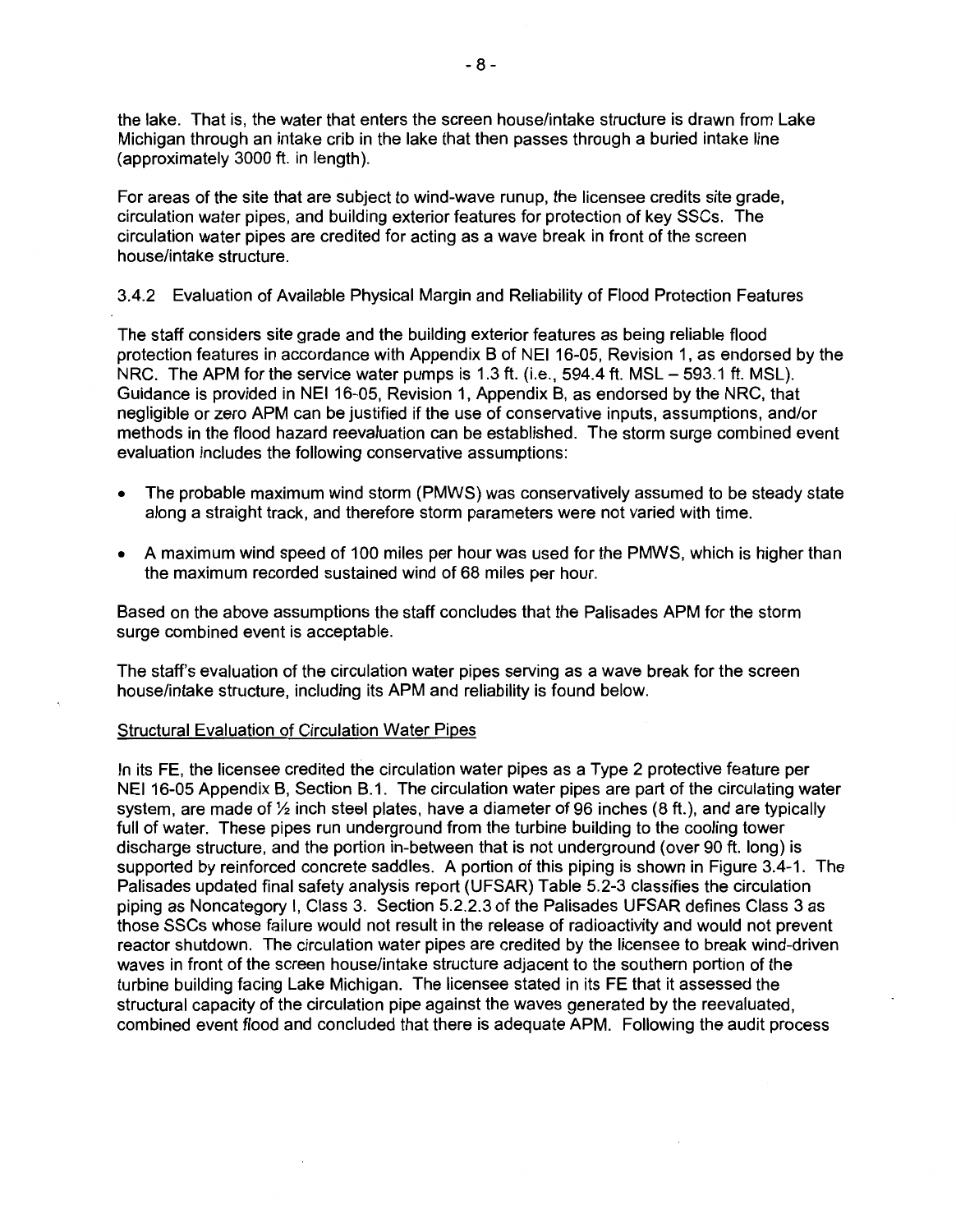described in the letter dated July 18, 2017, the NRC staff requested supporting information to confirm these statements.

Using an electronic portal, the licensee made available Calculation EA-EC54930-04, Revision 0, "32-9234660-000 - Palisades Nuclear Plant Flooding Hazard Re-Evaluation - Wave Loading on Cooling Tower Piping." In this calculation, the licensee assessed the structural properties of the pipe (full of water) closest to the lake against hydrostatic, hydrodynamic, and debris impact loads generated by the reevaluated storm surge combined event flood. When auditing this calculation, the NRC staff assessed the loading information and the adequacy of the analysis approach used by the licensee. The NRC staff confirmed that the loading information used in the calculation came from Calculation 32-9234660-000, "32-9226981-001, Palisades Nuclear Plant Flooding Hazard Re-Evaluation - Combined Events." The staff concludes this is reasonable because Calculation 32-9234660-000 defines the storm surge combined event flood that could generate the waves under consideration. Also, the NRC staff confirmed that flood elevations and estimated loads in Calculation 32-9234660-000 are the same as those in the NRC FHRR staff assessment. Regarding the potential for debris impacting the pipe, the NRC staff considered the debris-impact load assumed by the licensee and the likelihood of having a piece of debris with sufficient mass and kinetic energy to break the pipe. The staff concludes that the debris-impact load used by the licensee is conservative. The staff further concludes that the licensee's analysis was conservative because it considered this worst-case debris-impact load in its analysis, even though the likelihood of debris of any significant magnitude impacting the circulation pipe is low.

In addition, the NRC staff confirmed that the analysis approach used in Calculation EA-EC54930-04 to quantify the structural capacity of the circulation pipe and saddle supports referred to acceptable engineering standards such as ANSI 831.1, "Power Piping," the AISC Manual of Steel Construction, and ACI 318-63, "Building Code Requirements for Structural Concrete." Also, the analysis in Calculation EA-EC54930-04 assessed the capacity of only one pipe, when in reality, there are other pipes of similar dimensions that could protect the screen house/intake structure if the pipe closest to the lake were to fail. Based on the information provided by the licensee, the NRC staff concludes that the licensee reasonably considered the loading conditions the piping could be exposed to, that the analysis was done conservatively, and that there is adequate APM to withstand the wave action generated by the reevaluated storm surge combined event flood. This conclusion is consistent with statements in Section 4.3 of the NRC FHRR staff assessment (ML 18037 A625), wherein the staff first assessed the use of the circulation piping as a protective measure against the waves. The licensee's analysis also provided sufficient information to conclude that the circulation pipe behaves similarly to the passive permanent flood barriers described in NEI 16-05, Appendix B. Reliability of the pipe to serve as a protective feature is addressed by the inspection and maintenance programs that ensures the pipe will serve its intended function to carry circulating water and in so doing can be reasonably assumed to serve the function of a wave break.

## **Conclusion**

Based on the passive features that protect key SSCs from the storm surge combined event and the protection provided by the circulation water piping to the screen house/intake structure from wave action during a storm surge combined event, the staff concludes that key SSCs have reliable "effective" flood protection from a storm surge combined event in accordance with the guidance found in Appendix B of NEI 16-05, Revision 1, as endorsed by the NRC.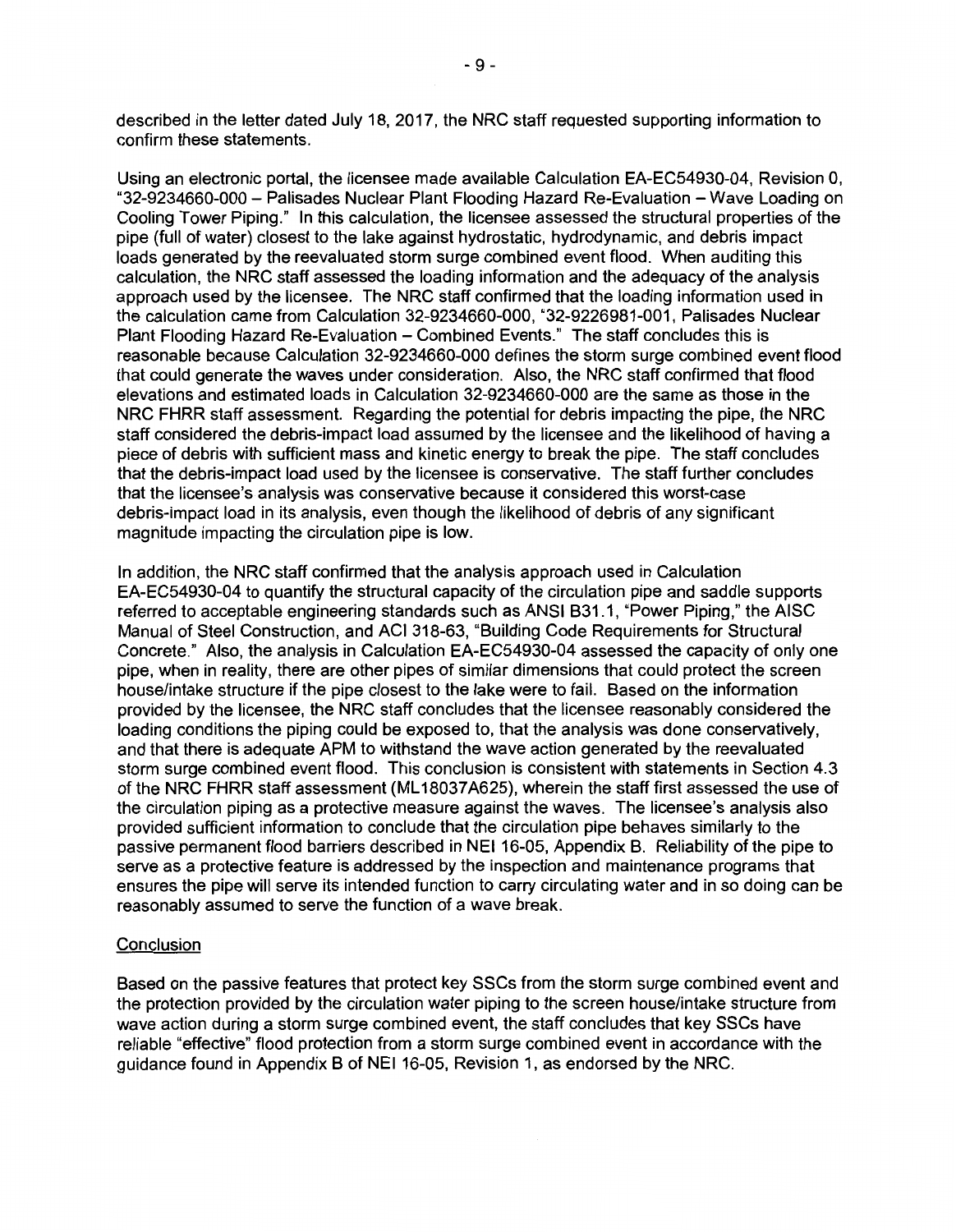### 3.4.3 Overall Site Response

The licensee does not rely on any personnel actions or new modifications to the plant in order to respond to the beyond-design-basis storm surge combined event. As described above, the licensee's evaluation relied on passive existing features to demonstrate adequate flood protection. Therefore, there is no need to review overall site response.

## 4.0 AUDIT REPORT

The July 18, 2017, generic audit plan describes the NRC staff's intention to issue an audit report that summarizes and documents the NRC's regulatory audit of the licensee's FE. The NRC staff's review of the Palisades FE was limited to the audit of the procedures and calculations described above. Because this staff assessment appropriately summarizes the results of the audit, the NRC staff concludes a separate audit report is not necessary, and that this document serves as the audit report described in the NRC staff's July 18, 2017, letter.

## 5.0 CONCLUSION

The NRC staff concludes that the licensee performed the Palisades FE in accordance with the guidance described in NEI 16-05, Revision 1, as endorsed by JLD-ISG-2016-01, and that the licensee has demonstrated that effective flood protection exists against the reevaluated flood hazards of LIP and storm surge combined event. Furthermore, the NRC staff concludes that Palisades screens out for an integrated assessment based on the guidance found in JLD-ISG-2016-01. As such, the staff concludes that in accordance with Phase 2 of the process outlined in the 50.54(f) letter, additional regulatory actions associated with the reevaluated flood hazard are not warranted.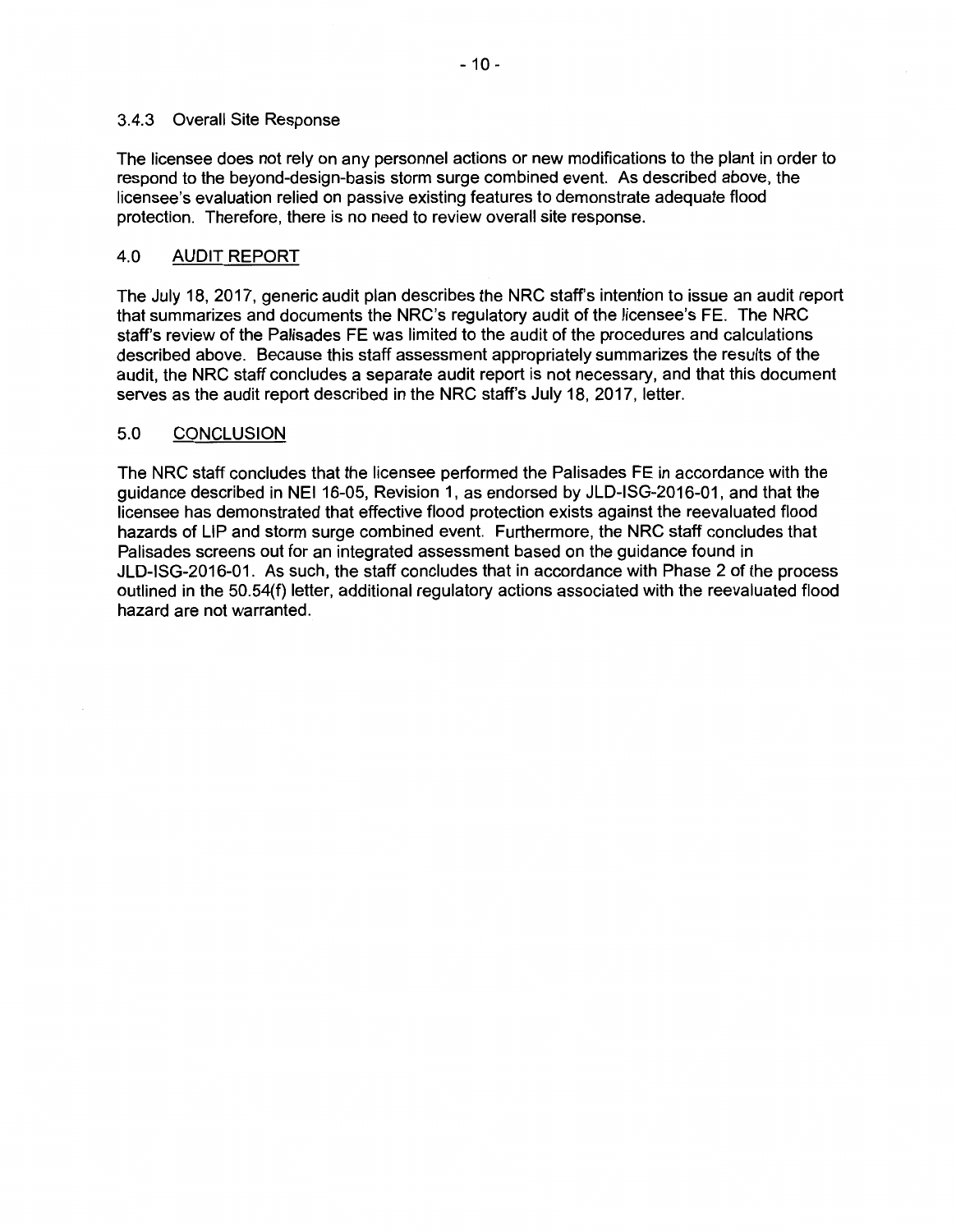| <b>Mechanism</b>               | <b>Stillwater</b> | Waves/  | <b>Reevaluated</b>       | <b>Reference</b>    |
|--------------------------------|-------------------|---------|--------------------------|---------------------|
|                                | Elevation, ft.    | Runup,  | <b>Hazard</b>            |                     |
|                                | NGVD29            | ft.     | Elevation, ft.<br>NGVD29 |                     |
| <b>LIP</b>                     | 605.8             | Minimal | 605.8                    | <b>FHRR Section</b> |
| <b>Service Building-East</b>   |                   |         |                          | 2.3.1.1 and FHRR    |
| Side (Non-Category 1           |                   |         |                          | Table 4-1           |
| <b>Structure</b>               |                   |         |                          |                     |
| <b>Upper Level (Category</b>   | 626.1             | Minimal | 626.1                    | <b>FHRR Section</b> |
| 1 Structures)                  |                   |         |                          | 2.3.1.1, FHRR Table |
|                                |                   |         |                          | 4-1 and FHRR        |
|                                |                   |         |                          | Table 5-2           |
| Lower Level (Category          | 594.4             | Minimal | 594.4                    | <b>FHRR Section</b> |
| 1 Structures)                  |                   |         |                          | 2.3.1.1, FHRR Table |
|                                |                   |         |                          | 4-1 and FHRR        |
|                                |                   |         |                          | Table 5-1           |
| Storm Surge (H.4               | 593.9             | 8.3     | 602.2                    | <b>FHRR Section</b> |
| <b>Combined Flood Event):</b>  |                   |         |                          | 3.9.2.1.2, FHRR     |
| <b>Lakeward of Circulation</b> |                   |         |                          | Table 4-5 and       |
| <b>Water Pipes</b>             |                   |         |                          | FHRR Figure 3-29    |
| <b>Landward of Circulation</b> | 593.9             | 0.4     | 594.3                    | <b>FHRR Section</b> |
| <b>Water Pipes</b>             |                   |         |                          | 3.9.2.1.2, FHRR     |
|                                |                   |         |                          | Table 4-5 and       |
|                                |                   |         |                          | FHRR Figure 3-29    |
| <b>Landward of Turbine</b>     | 593.9             | 0.4     | 594.3                    | <b>FHRR Section</b> |
| <b>Building</b>                |                   |         |                          | 3.9.2.1.2, FHRR     |
|                                |                   |         |                          | Table 4-5 and       |
|                                |                   |         |                          | FHRR Figure 3-29    |
| North of Turbine               | 593.9             | 1.1     | 595.0                    | <b>FHRR Section</b> |
| <b>Building</b>                |                   |         |                          | 3.9.2.1.2, FHRR     |
|                                |                   |         |                          | Table 4-5 and       |
|                                |                   |         |                          | FHRR Figure 3-29    |

**Table 3.0-1 Reevaluated Hazard Elevations for Flood-Causing Mechanisms Not Bounded by the Palisades Current Design Basis**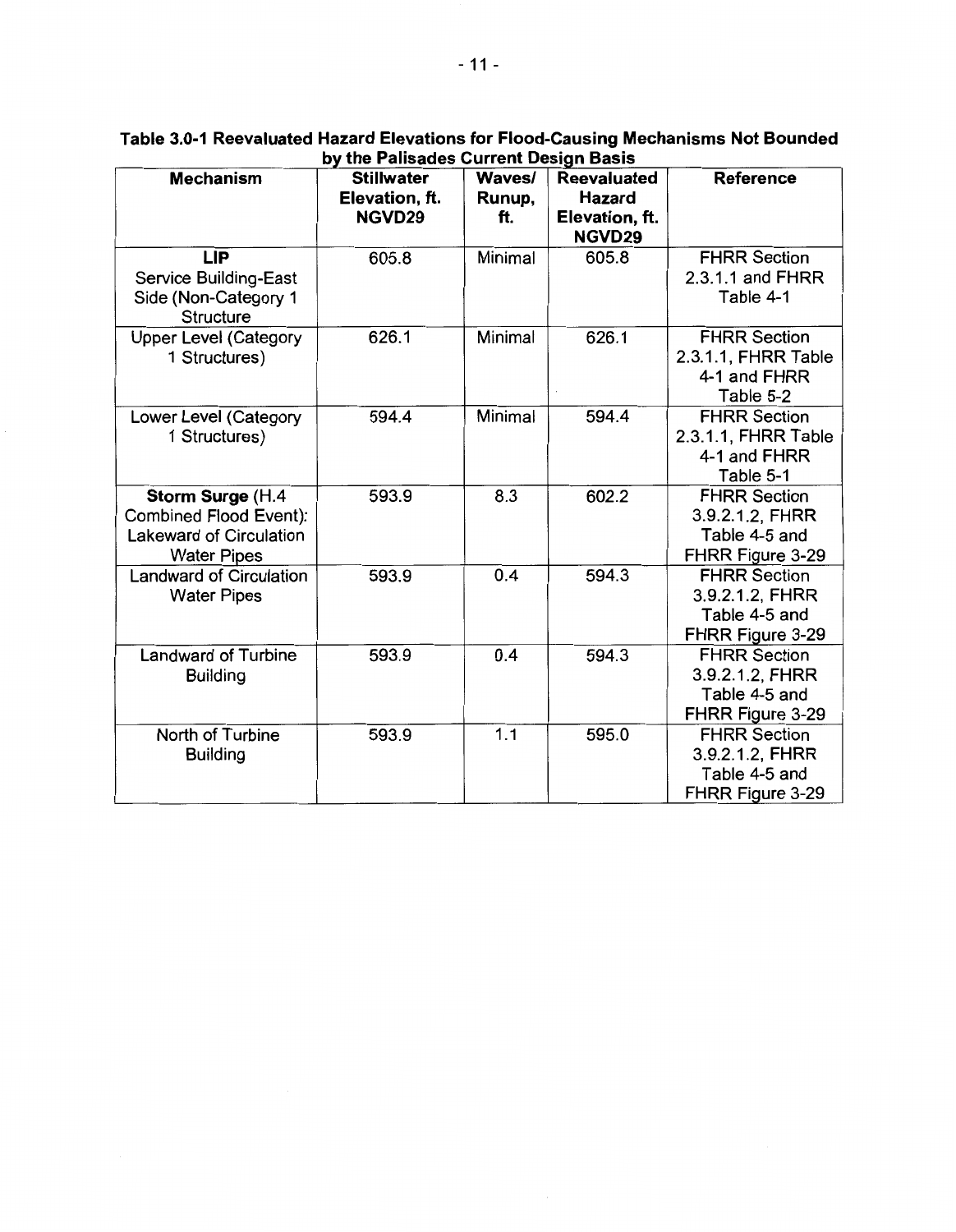# **Table 3.1-1 Flood Event Durations for Flood-Causing Mechanisms Not Bounded by the CDB**

| --------- -- ---- ---                                        |                                                      |                                                         |                                                     |  |  |  |
|--------------------------------------------------------------|------------------------------------------------------|---------------------------------------------------------|-----------------------------------------------------|--|--|--|
| <b>Flood-Causing</b><br><b>Mechanism</b>                     | Time Available<br>for Preparation<br>for Flood Event | Duration of<br><b>Inundation of Site</b>                | <b>Time for Water to</b><br><b>Recede from Site</b> |  |  |  |
| Local Intense<br>Precipitation and<br>Associated<br>Drainage |                                                      | $0.2 - 0.5$ hours at<br>critical locations <sup>1</sup> |                                                     |  |  |  |
|                                                              | Not Required                                         | $2 - 6$ hours at<br>deployment<br>routes $2$            | 24 hours <sup>1</sup>                               |  |  |  |
| <b>Combined Event</b>                                        | Not Reguired                                         | 10 hours $2$                                            | $25$ hours <sup>3</sup>                             |  |  |  |

1. Source - MSA dated December 19, 2016

2. Source – Revised MSA dated September 25, 2018

3. Source - NRC, audit report dated August 3, 2016

# **TABLE 3.2-1 ASSOCIATED EFFECTS PARAMETERS NOT DIRECTLY ASSOCIATED WITH TOTAL WATER HEIGHT FOR FLOOD-CAUSING MECHANISMS NOT BOUNDED BY THE CDB.4**

| <b>Associated Effects</b>                           | <b>Local Intense</b><br><b>Precipitation</b> | <b>Combined Effects</b> |
|-----------------------------------------------------|----------------------------------------------|-------------------------|
| Hydrodynamic loading at plant grade                 | Not Applicable                               | Not Applicable          |
| Debris loading at plant grade                       | Not Applicable                               | Not Applicable          |
| Sediment loading at plant grade                     | Not Applicable                               | Not Applicable          |
| Sediment deposition and erosion                     | Not Applicable                               | Not Applicable          |
| Concurrent Conditions, including adverse<br>weather | Not Applicable                               | Not Applicable          |
| Groundwater ingress                                 | Not Applicable                               | Not Applicable          |
| Other factors                                       | Not Applicable                               | Not Applicable          |

4. Source - Revised MSA dated September 25, 2018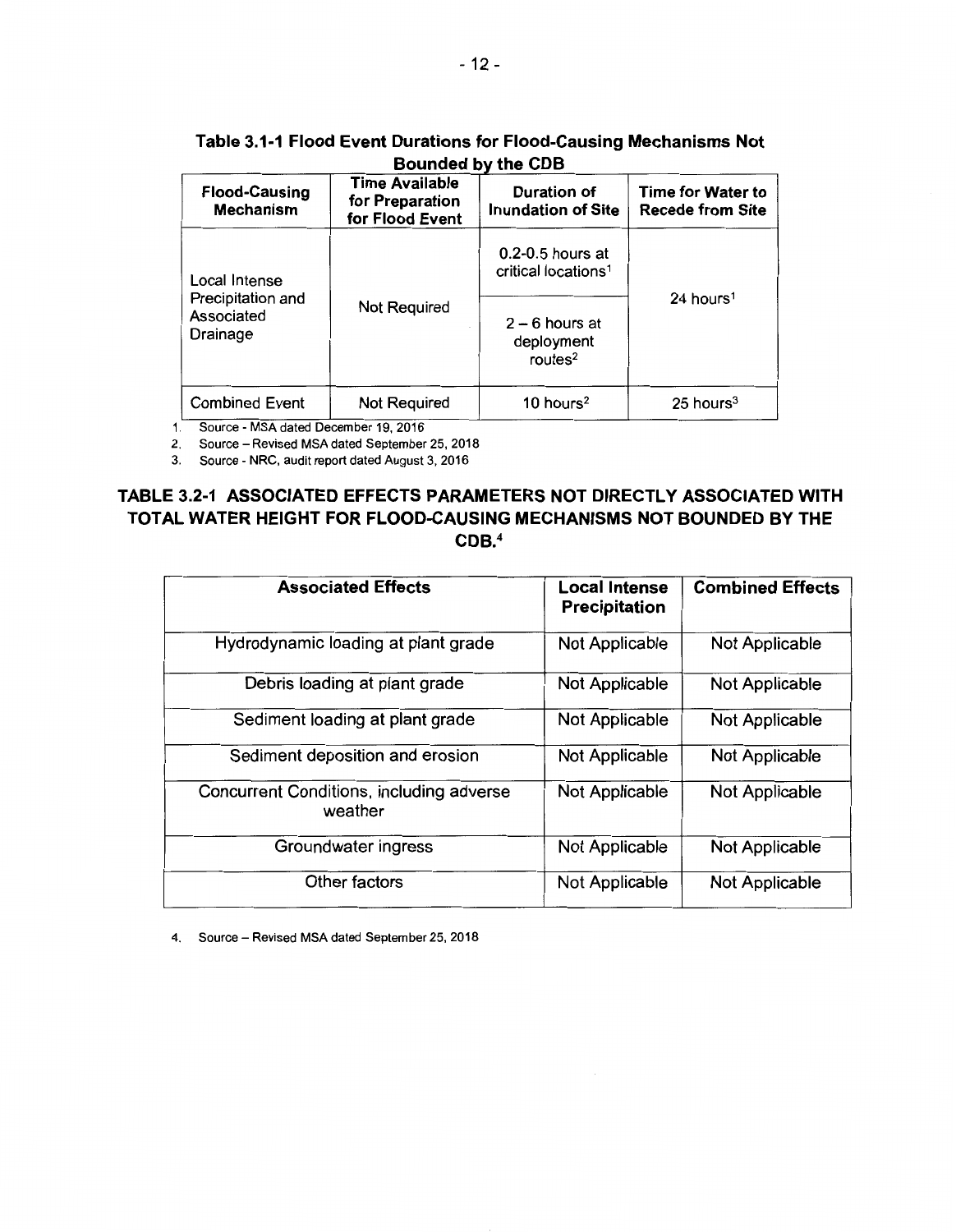

Figure 3.0-1 Palisades Site Layout (Adapted from Figure 3.2-1 of March 11, 2015, **FHRR** (ADAMS Accession No. ML 15114A209)



Figure 3.4-1 Palisades Site